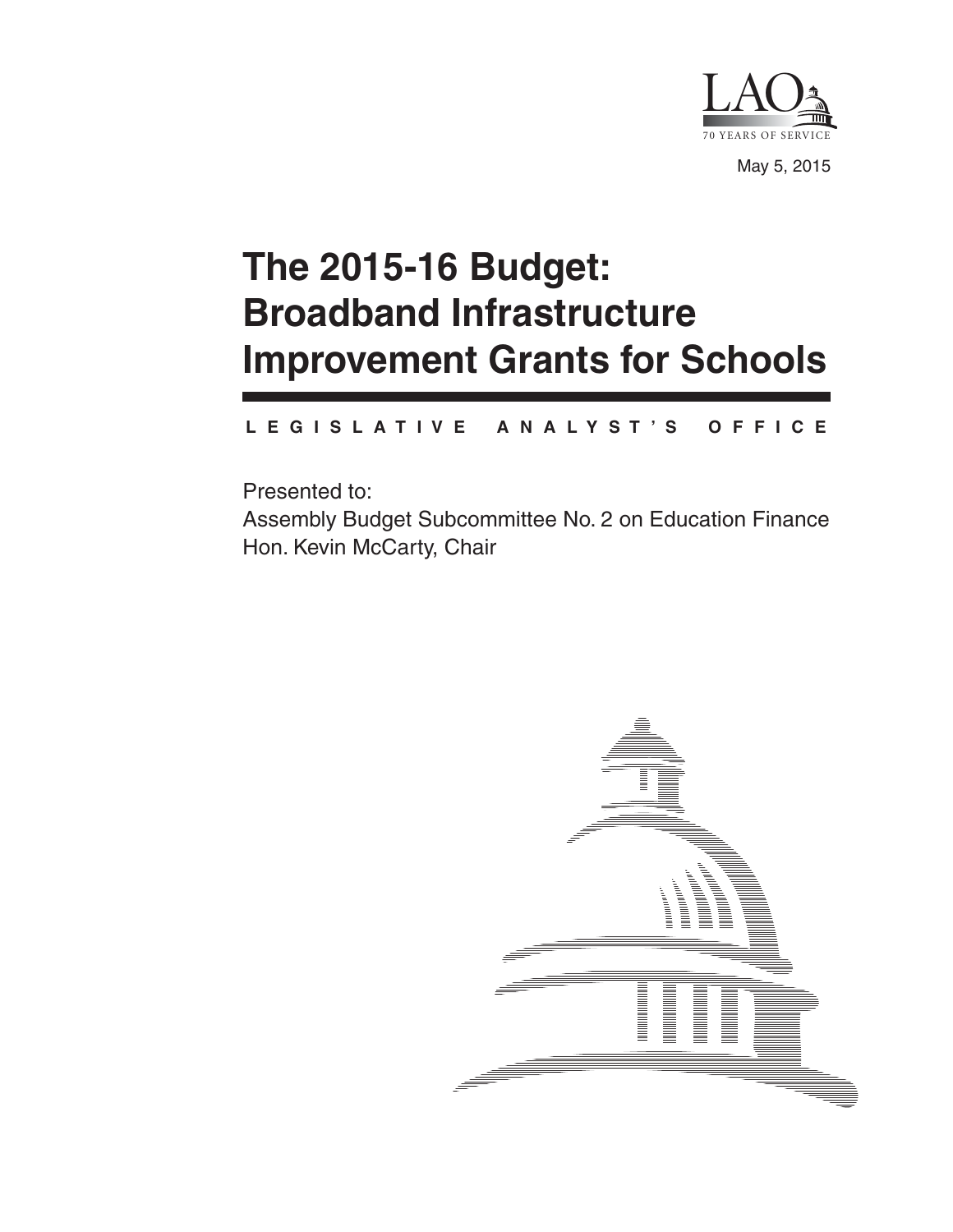

### **Background**



### **California Recently Began Administering New Tests for Accountability Purposes**

- State and federal laws require that students in grades 3 through 8 and grade 11 take standardized tests annually for accountability purposes.
- In 2011, California joined the Smarter Balanced Assessment Consortium (SBAC) for testing purposes. The SBAC requires that all students take tests online by spring 2018 but allows schools to administer a pencil and paper version of the test during the first three years of implementation.
- California required its schools to administer trial tests (whose results did not count for accountability purposes) in spring 2014. Most schools successfully administered the online version of the test, though a small number of schools reported difficulty or an inability to administer the test online.
- $\blacksquare$  Schools currently are administering the first official tests during spring 2015. Results from these tests will be used for federal accountability purposes.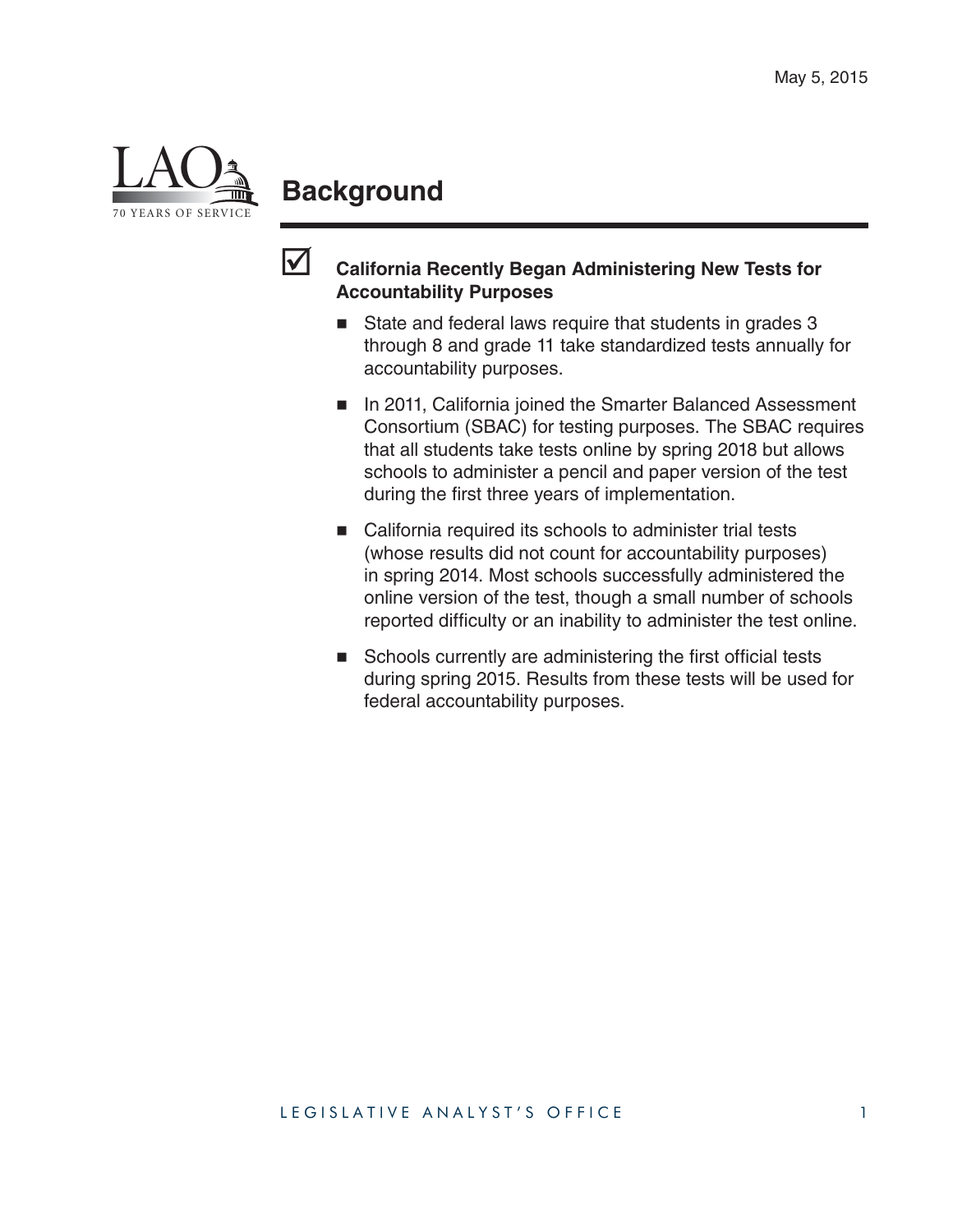

# **Background** *(Continued)*



#### **State Recently Created Grants for Certain Schools to Improve Online Testing Capabilities**

- In 2014-15, the state created Broadband Infrastructure Improvement Grants (BIIG) and provided \$26.7 million on a one-time basis.
- BIIG was designed to pay for a portion of certain schools' Internet infrastructure known as the last-mile connection. Most schools' last-mile connection consists of wiring running from the school site to the district office and then to the county office of education (COE).
- An existing state program known as the K-12 High Speed Network (HSN) pays for the connection from the COE to a high-speed education Internet backbone (fiber-optic cables that run across very large distances) operated by the nonprofit Corporation for Educational Network Initiatives in California (CENIC).
- The CENIC backbone connects to the Internet (which is made up of a series of interconnected backbones around the world).



#### LEGISLATIVE ANALYST'S OFFICE 2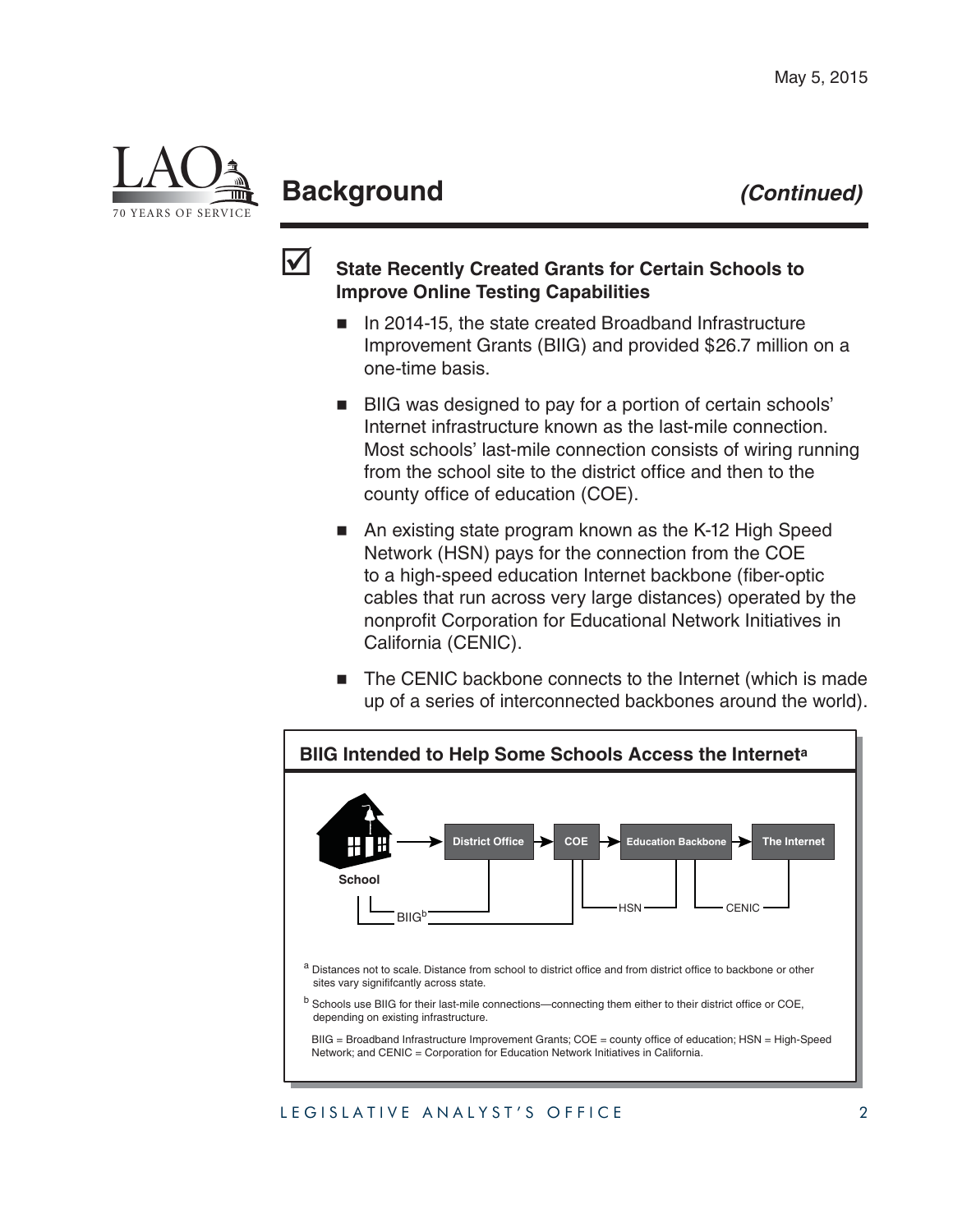

# **Background** *(Continued)*



### **State Limited Eligibility for BIIG to Certain Schools**

■ To qualify for a grant, a school either must have been unable to administer the trial test onsite due to low Internet capacity or must have had to shut down other core online activities (such as email) in order to administer the online test.

### **HSN Tasked With Identifying Eligible Schools and Finding Infrastructure Providers**

- HSN identified 304 schools eligible for BIIG.
- HSN entered into contracts with commercial infrastructure providers (such as AT&T) to build last-mile connections for 227 schools at an estimated total cost of \$22 million. (Among these schools, 31 were unable to give the test online and 196 had to shut down other online activities to give the test online.)
- HSN was unable to find a commercial infrastructure provider for 64 eligible schools. An additional 13 schools declined to participate in BIIG.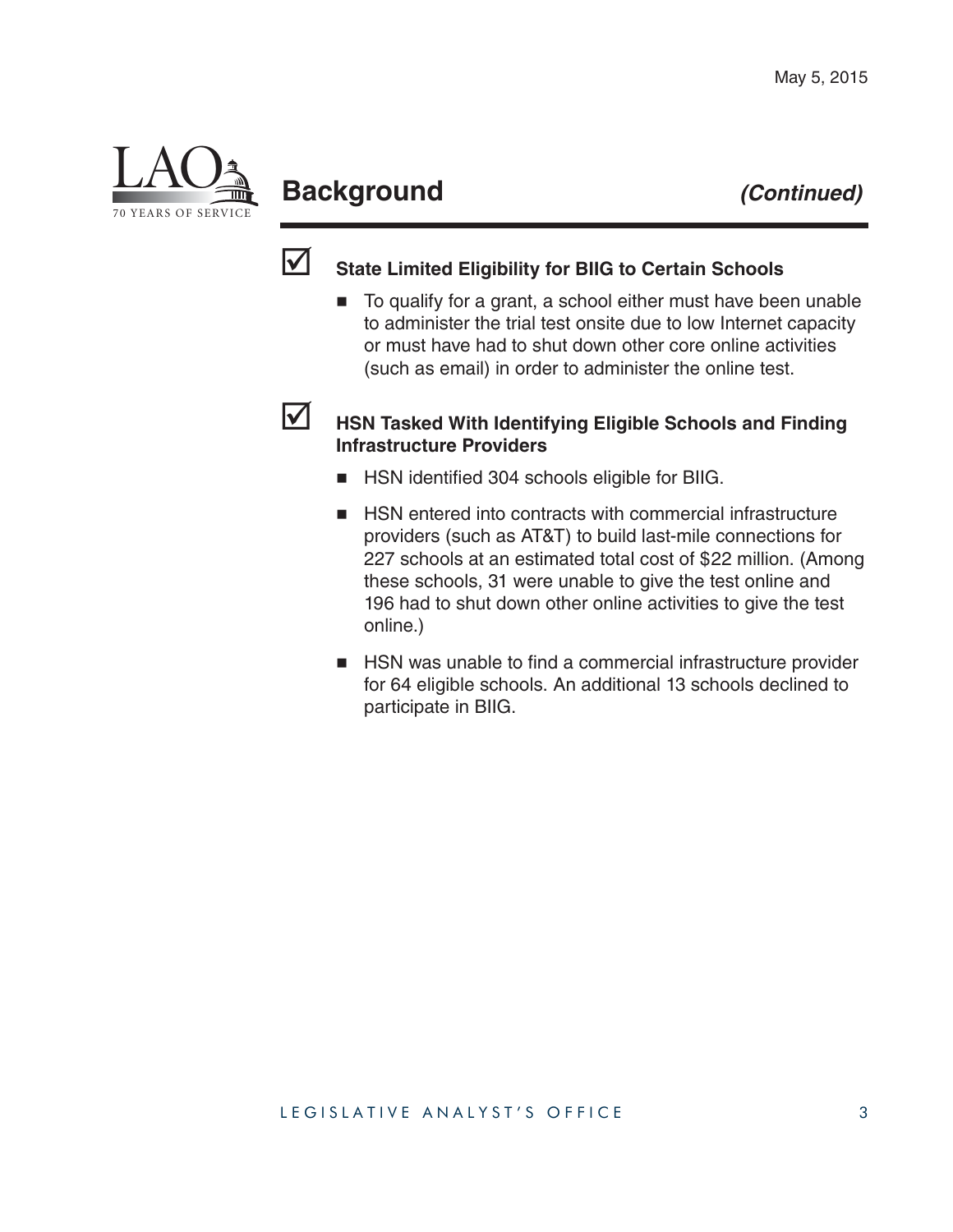

# **Background** *(Continued)*



#### LEGISLATIVE ANALYST'S OFFICE 4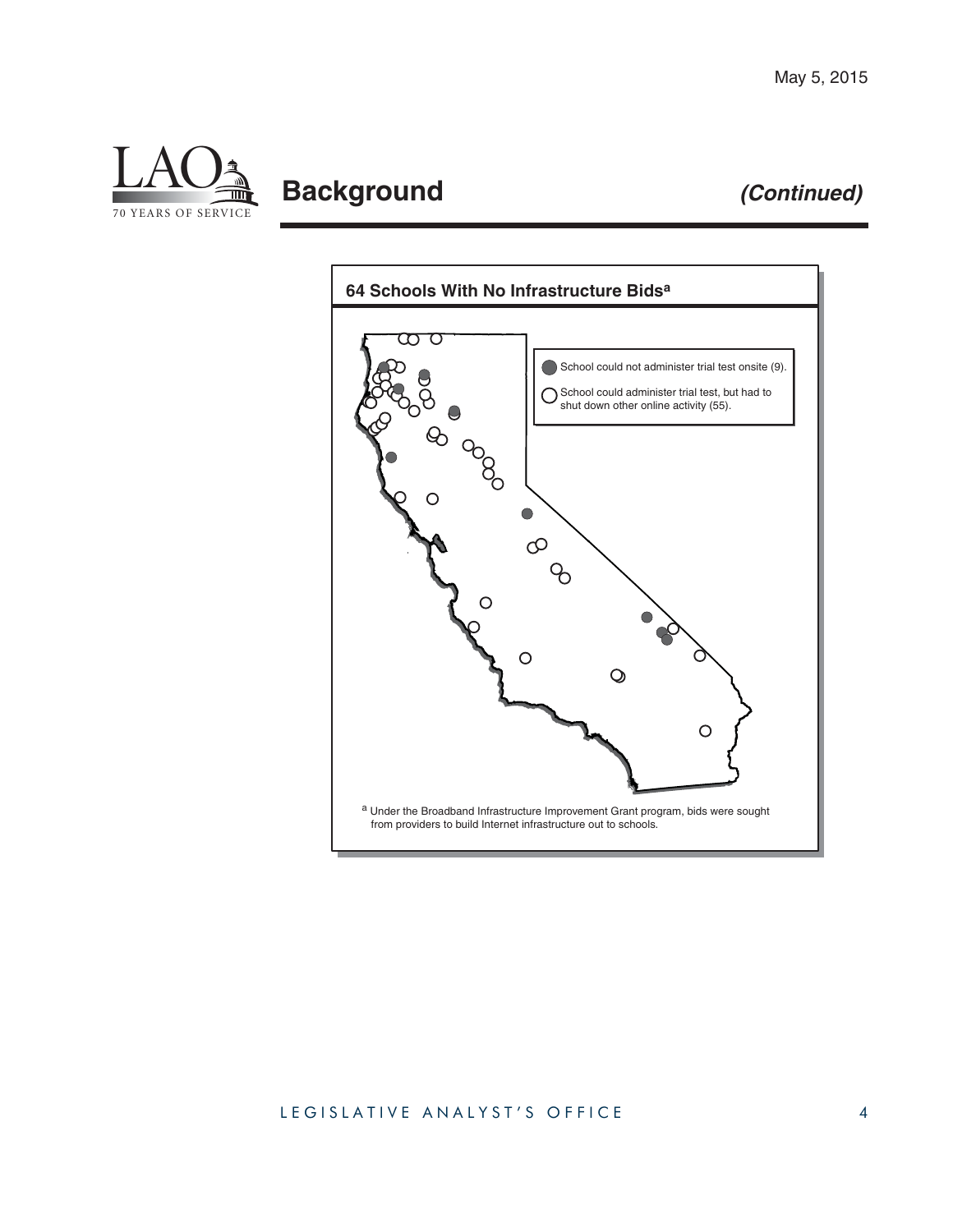

# **Governor's Proposal**



### **Provides \$100 Million to Administer Second Round of BIIG**

- Grants intended to address remaining eligible sites.
- Eligibility criteria the same as 2014-15.



#### **Provides an Additional \$8.8 million for BIIG From HSN's Budget Reserve**

- **HSN** currently reports a budget reserve that is over 100 percent of its expenditures. HSN built up this reserve over several years because costs for the Internet services it purchases have gone down while its state funding has remained stable.
- The Governor proposes to spend \$8.8 million of HSN's reserve on BIIG, thereby lowering the reserve from \$14.3 million to \$5.5 million. The administration indicates that the remaining reserve would allow HSN to save for large equipment purchases and manage unevenness in federal reimbursements HSN receives.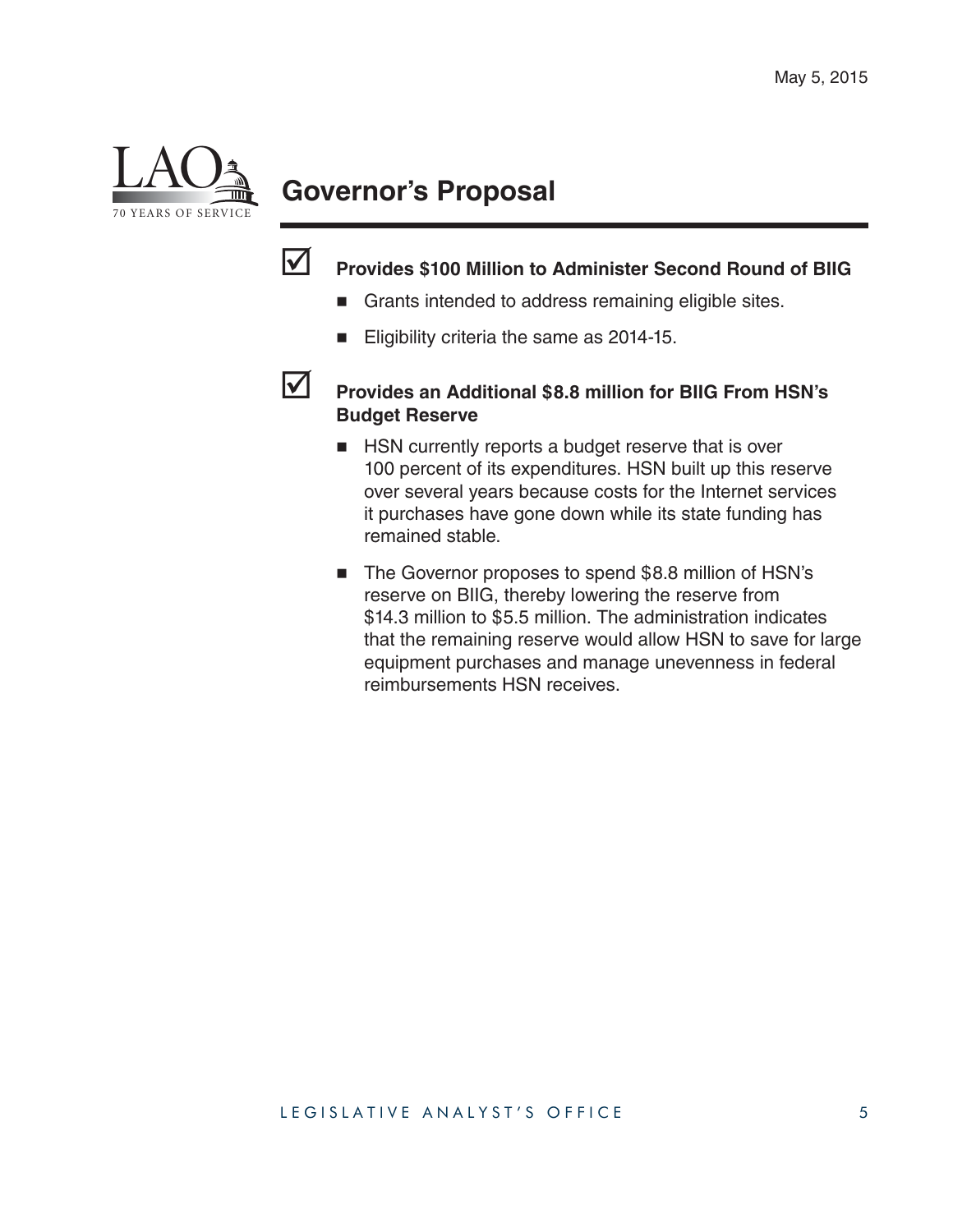

### **LAO Assessment**



### **Options for Serving Remaining Eligible Schools Range From Very Expensive to Very Inexpensive**

- $\blacksquare$  Building last-mile connections using fiber-optic cables to the remaining schools could cost millions of dollars to serve very small numbers of students. This option is expensive because it requires installing cables across areas that may be difficult to reach.
- Connecting the remaining schools to the Internet using satellite or microwave technologies would be far less expensive because it does not require installing cables for last-mile connections. (HSN indicates it likely could connect remaining schools with remaining 2014-15 BIIG funding by using satellite or microwave technologies.)
- Alternatively, these schools could either (1) test small numbers of students at a time to reduce congestion on their Internet connections, (2) bus students to other locations with faster Internet connections (such as COEs), or (3) administer the paper and pencil version of the test.



### **HSN Budget Reserve Raises Concerns**

- **HSN's budget reserve far exceeds the median reserve of** 22 percent for school districts with annual expenditures similar to HSN.
- State law requires an annual audit of HSN. Currently, however, this audit is embedded in the general audit of the COE administering HSN (Imperial COE). No HSN-specific financial information is provided as part of this general audit.